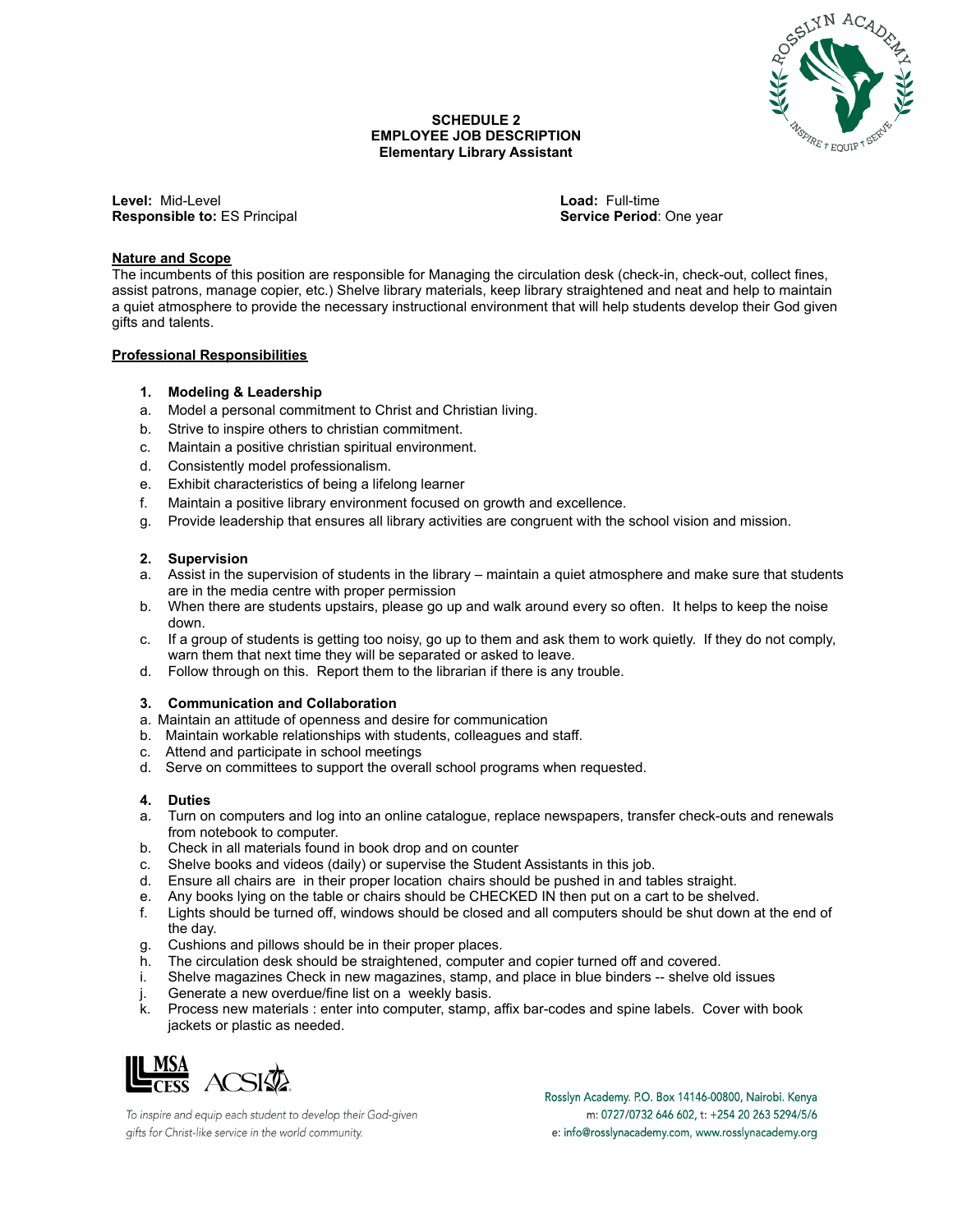

- l. Assist in taking inventory of books and materials at the end of the year
- m. Perform other duties as assigned.
- n. General shelf-reading and tidying of the shelves and library area
- o. Tidy the magazine rack.
- p. When checking books, verify the patron's name, scan the book to make sure that the title on the screen matches the one on the book and double-check the due date.
- q. Please be sure that Mature Reader books are <u>only</u> checked out by 11<sup>th</sup> and 12<sup>th</sup> graders unless a younger student has a parent permission form on file.
- r. TEACHERS are the ONLY patrons who are allowed to check out videos without permission from the librarian (or in the case of a student, they must have a note from a teacher – set a due date for two days later).
- s. Renewals Students are allowed to renew library materials twice.

#### **Shelving:**

- a. PLEASE make sure you put materials back in the exact spot where they belong
- b. In the fiction section, all of the books by the same author should be together not split up.
- c. Books should be standing straight on the shelf, but the bookend should not be pushed in tightly to make sure that someone could remove a book without having to move the bookend.
- d. Straighten shelves as you go
- e. Shelf-read shelves as you go
- f. Encyclopaedias should be in alphabetical order
- g. Magazines should be in order by date

## **Collecting payments for fines***:*

- a. ALWAYS pull up the students record and verify the amount, plus they may still have books overdue and need to turn those in before paying the fine – be sure to clear fines on the computer as they pay them.
- b. You may collect money for fines and give change as needed. Once you have 4000/= or more in your drawer, transfer to a lock box in the library office.

#### **Copier/Printer info:**

- a. The research computers in the MC will print to the copy/printer at the circulation desk
- b. You are responsible for assisting with the printer/copier.
- c. No one should use the copier except for the library staff
- d. Payment MUST be made when copies are made no IOUS without permission -- if they want to make copies, ask them if they have money
- e. Please put all copy money in the lock box and keep track of what you receive

#### **Random Information**

- a. Students should not be behind the circulation desk or in the workroom without permission
- b. What a person checks out is PRIVATE information. Patrons will want to know who has such and such a book checked out – please tell them that you cannot give them that information, but that you can reserve the book for them so that when it comes in they can check it out next.
- c. One exception to this is for teachers. If a teacher has something checked out and another teacher needs it for a class, they may be told.
- d. If a patron is looking for a book the computer says that it is in, but it is not on the shelf check the cart
- e. You are responsible for assigning patron numbers to parents and new students based on the Power School numbers received from the registrar.
- f. Please provide suggestions to make the MC run as efficiently as possible
- g. \*You are allowed 30 minutes for lunch and will be able to take a 15 minute break in the morning as well as a 15 minute break in the afternoon. It is expected that lunchtime and the breaks will be scheduled when convenient and will not interrupt Media Center activities. Please coordinate these with the librarian's schedule as well.

# **5. Skills and competencies**

- a. Good communication skills.
- b. Ability to prioritize
- c. Excellent Leadership and organisational skills.



To inspire and equip each student to develop their God-given gifts for Christ-like service in the world community.

Rosslyn Academy. P.O. Box 14146-00800, Nairobi. Kenya m: 0727/0732 646 602, t: +254 20 263 5294/5/6 e: info@rosslynacademy.com, www.rosslynacademy.org